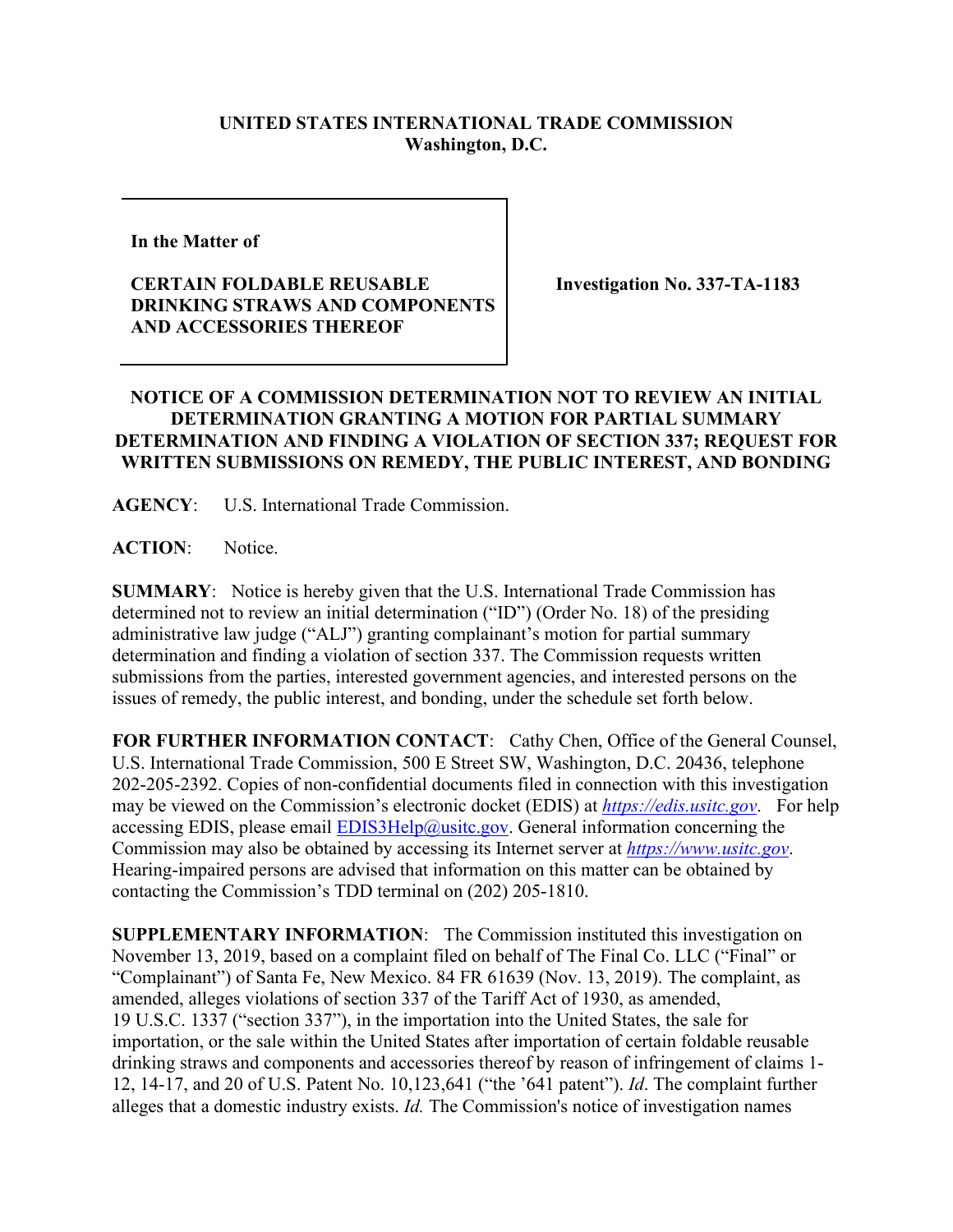seventeen respondents, specifically, Huizhou Sinri Technology Company Limited of Guangdong, China; Hebei Serun Import and Export Trade Co., Ltd. of Hebei, China; Dongguan Stirling Metal Products Co., Ltd. of Guangdong, China; Ningbo Wwpartner Plastic Manufacture Co., Ltd. of Zhejiang, China; Shenzhen Yuanzhen Technology Co., Ltd. of Shenzhen, China; Jiangmen Boyan Houseware Co., Ltd. of Guangdong, China; Shanghai Rbin Industry And Trade Co., Ltd. of Shanghai, China; Jiangmen Shengke Hardware Products Co., Ltd. of Guangdong, China; Funan Anze Trading Co., Ltd. of Anhui, China; Hangzhou Keteng Trade Co., Ltd. of Zhejiang, China; Hunan Jiudi Shiye Import And Export Trading Co., Ltd. of Hunan, China ("Hunan Jiudi"); Shenzhen Yaya Gifts Co., Ltd. of Guangdong, China; Ningbo Weixu International Trade Co., Ltd. of Zhejiang, China ("Ningbo Weixu"); Ningbo Beland Commodity Co., Ltd. of Zhejiang, China; Xiamen One X Piece Imp. & Exp. Co., Ltd. of Fujian, China; Hunan Champion Top Technology Co., Ltd. of Hunan, China; and Yiwu Lizhi Trading Firm of Zhejiang, China. *Id*. at 61639-40. The Office of Unfair Import Investigations ("OUII") is also named as a party in this investigation. *Id.* at 61640.

The Commission previously terminated respondents Ningbo Weixu and Hunan Jiudi from the investigation based on Complainant's partial withdrawal of the complaint. *See* Order No. 7 (Feb. 13, 2019), *unreviewed by* Comm'n Notice (Mar. 9, 2020).

On March 16, 2020, the Commission found the remaining fifteen respondents (collectively, the "Defaulted Respondents") in default. Order No. 8 (March 3, 2020), *unreviewed by* Notice (March 16, 2020).

On April 7, 2020, Complainant filed a motion for summary determination of a violation of section 337 by the Defaulted Respondents. On May 5, 2020, Complainant filed a motion for leave to supplement the MSD, and the ALJ granted leave on May 8, 2020. On May 27, 2020, OUII filed its response in support of Complainant's motion.

On July 17, 2020, the ALJ issued Order No. 13, an ID granting in part the motion for summary determination. *See* Order No. 13 (July 17, 2020). The ALJ found that Complainant established importation of the accused products and infringement of claims 1-12 and 14-17 of the '641 patent by Defaulted Respondents and that Complainant satisfied the technical prong of the domestic industry requirement. The ALJ also found, however, that Complainant did not satisfy the economic prong of the domestic industry requirement, and so the ALJ did not find a violation of section 337 by the Defaulted Respondents. The Commission determined not to review Order No. 13. *See* Notice (Aug. 18, 2020).

Also, on July 17, 2020, the ALJ issued Order No. 14, which required the parties to choose from several options on how to proceed. *See* Order No. 14, at 1-2 (July 17, 2020). On July 31, 2020, Complainant and OUII filed a joint response to Order No. 14. The joint response stated that Complainant would file an additional motion for summary determination on the remaining issues raised in the subject ID as well as a motion to amend the complaint to drop its assertion of claim 20 of the '641 patent.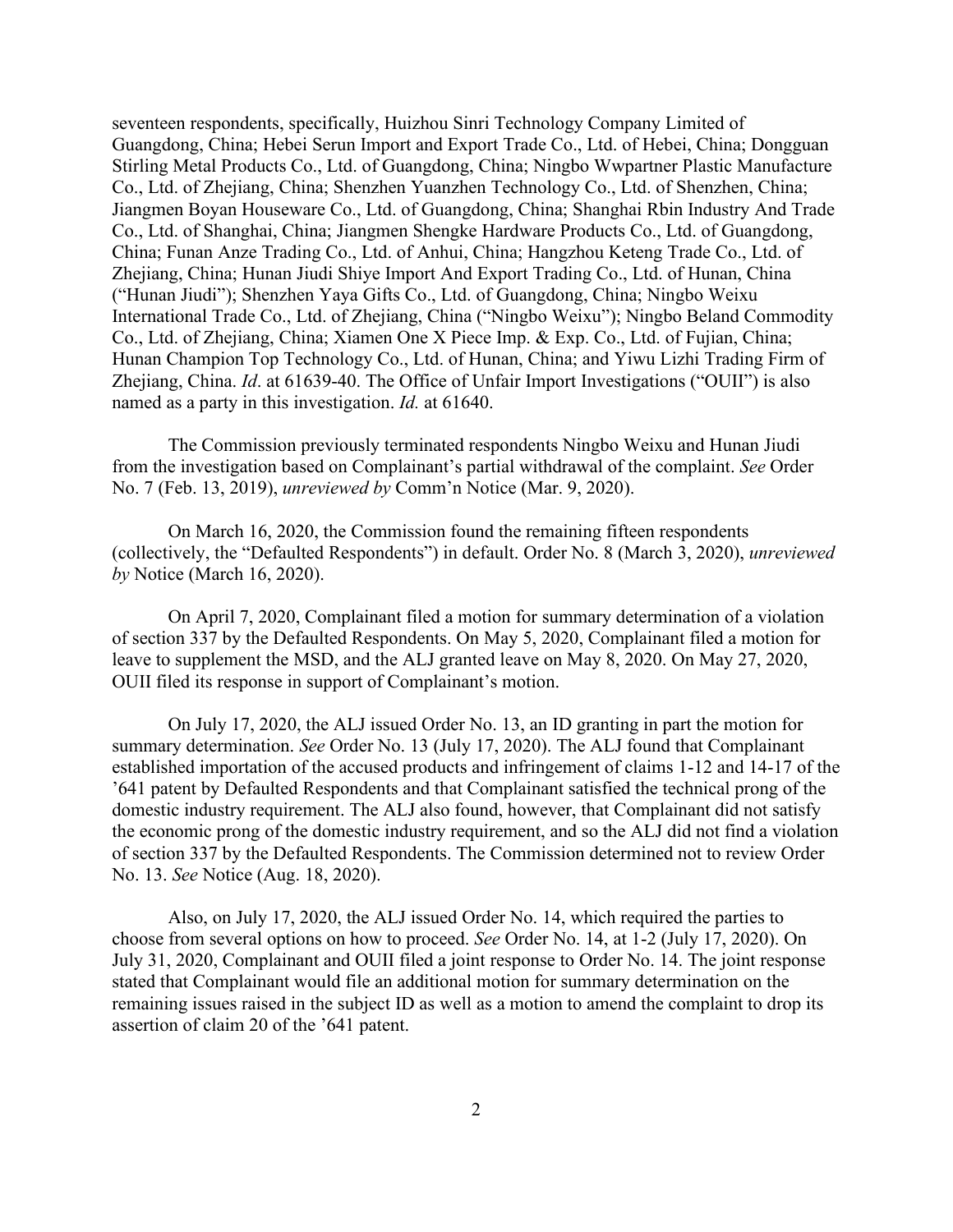On August 7, 2020, Complainant filed a motion for partial summary determination of the economic prong of the domestic industry requirement, a remedy in the form of a general exclusion order, and a bond of 100% during the Presidential review period. On August 14, 2020, Complainant moved to replace Exhibit 11C within its motion for summary determination, which was granted by the ALJ. *See* Order No. 16 (Aug. 20, 2020). On August 24, 2020, OUII filed its response in support of Complainant's motion.

On August 17, 2020, Complainant moved to terminate the investigation with respect to asserted claim 20 by reason of withdrawal of the complaint allegations. On August 26, 2020, the ALJ granted the motion to withdraw claim 20. *See* Order No. 17 (Aug. 26, 2020), *unreviewed by*  Notice (Sep. 15, 2020).

On September 22, 2020, the ALJ issued the subject ID granting Complainant's motion for partial summary determination that a domestic industry exists with respect to Complainant's research and development investments under section 337(a)(3)(C) and finding a violation of section 337 with respect to claims 1-12 and 14-17 of the '641 patent by the Defaulted Respondents. Order No. 18 also denied Complainant's motion for summary determination under section 337(a)(3)(B). The ALJ's denial of summary determination in Order No. 18 as to section 337(a)(3)(B) is not an initial determination subject to Commission review and hence is not adopted by the Commission and is not a part of the Commission's determination. No petitions for review of the subject ID were filed.

The ALJ concurrently issued a Recommended Determination ("RD") on the issues of remedy and bonding. The RD recommends the issuance of a general exclusion order and setting the bond during the period of Presidential review in the amount of one hundred percent (100%) of the entered value.

Having reviewed the record of the investigation, including the subject ID and the parties' submissions to the ALJ, the Commission has determined not to review the subject ID. Accordingly, the Commission adopts the ID's finding that a violation of section 337 has occurred in connection with claims 1-12 and 14-17 of the '641 patent.

In connection with the final disposition of this investigation, the statute authorizes issuance of, *inter alia,* (1) an exclusion order that could result in the exclusion of the subject articles from entry into the United States; and/or (2) cease and desist orders that could result in the respondents being required to cease and desist from engaging in unfair acts in the importation and sale of such articles. Accordingly, the Commission is interested in receiving written submissions that address the form of remedy, if any, that should be ordered. If a party seeks exclusion of an article from entry into the United States for purposes other than entry for consumption, the party should so indicate and provide information establishing that activities involving other types of entry either are adversely affecting it or likely to do so. For background, see *Certain Devices for Connecting Computers via Telephone Lines*, Inv. No. 337-TA-360, USITC Pub. No. 2843, Comm'n Op. at 7-10 (Dec. 1994).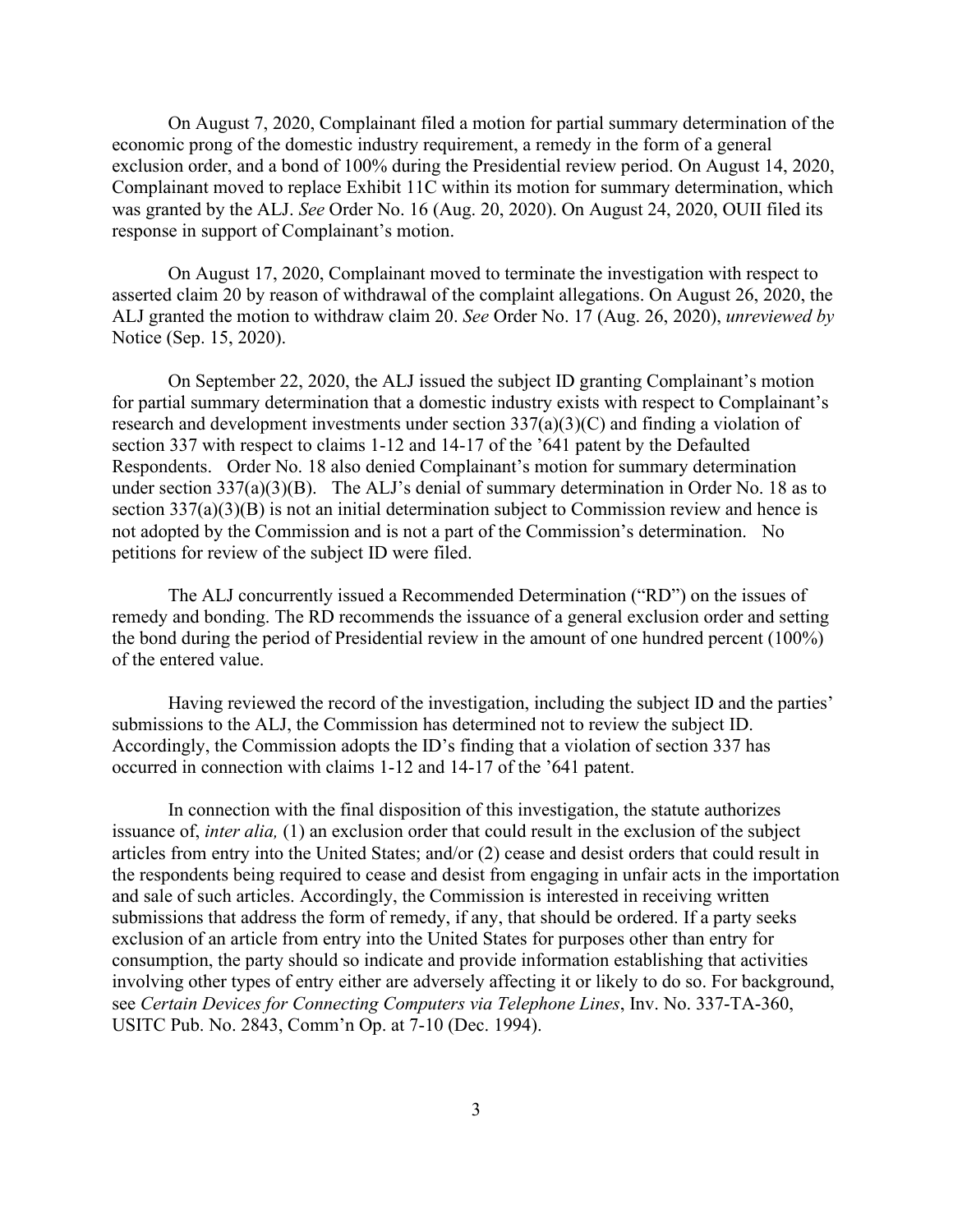The statute requires the Commission to consider the effects of that remedy upon the public interest. The public interest factors the Commission will consider include the effect that an exclusion order would have on: (1) the public health and welfare, (2) competitive conditions in the U.S. economy, (3) U.S. production of articles that are like or directly competitive with those that are subject to investigation, and (4) U.S. consumers. The Commission is therefore interested in receiving written submissions that address the aforementioned public interest factors in the context of this investigation.

If the Commission orders some form of remedy, the U.S. Trade Representative, as delegated by the President, has 60 days to approve, disapprove, or take no action on the Commission's determination. *See* Presidential Memorandum of July 21, 2005, 70 FR 43251 (July 26, 2005). During this period, the subject articles would be entitled to enter the United States under bond, in an amount determined by the Commission and prescribed by the Secretary of the Treasury. The Commission is therefore interested in receiving submissions concerning the amount of the bond that should be imposed if a remedy is ordered.

**WRITTEN SUBMISSIONS**: Parties to the investigation, interested government agencies, and any other interested parties are encouraged to file written submissions on the issues of remedy, the public interest, and bonding. Such submissions should address the recommended determination by the ALJ on remedy and bonding.

In their initial submissions, Complainant is also requested to identify the remedy sought and Complainant and OUII are requested to submit proposed remedial orders for the Commission's consideration. Complainant is further requested to state the date that the Asserted Patent expires, to provide the HTSUS subheadings under which the accused products are imported and to supply the identification information for all known importers of the products at issue in this investigation. The initial written submissions and proposed remedial orders must be filed no later than close of business on **Monday, November 23, 2020**. Reply submissions must be filed no later than the close of business on **Monday, November 30, 2020**. No further submissions on these issues will be permitted unless otherwise ordered by the Commission.

Persons filing written submissions must file the original document electronically on or before the deadlines stated above. The Commission's paper filing requirements in 19 CFR 210.4(f) are currently waived. 85 FR 15798 (March 19, 2020). Submissions should refer to the investigation number (Inv. No. 337-TA-**1183**) in a prominent place on the cover page and/or the first page. (*See* Handbook for Electronic Filing Procedures, *[https://www.usitc.gov/documents/handbook\\_on\\_filing\\_procedures.pdf](https://www.usitc.gov/documents/handbook_on_filing_procedures.pdf)*). Persons with questions regarding filing should contact the Secretary, (202) 205-2000.

Any person desiring to submit a document to the Commission in confidence must request confidential treatment. All such requests should be directed to the Secretary to the Commission and must include a full statement of the reasons why the Commission should grant such treatment. *See* 19 CFR 201.6. Documents for which confidential treatment by the Commission is properly sought will be treated accordingly. A redacted non-confidential version of the document must also be filed simultaneously with any confidential filing. All information, including